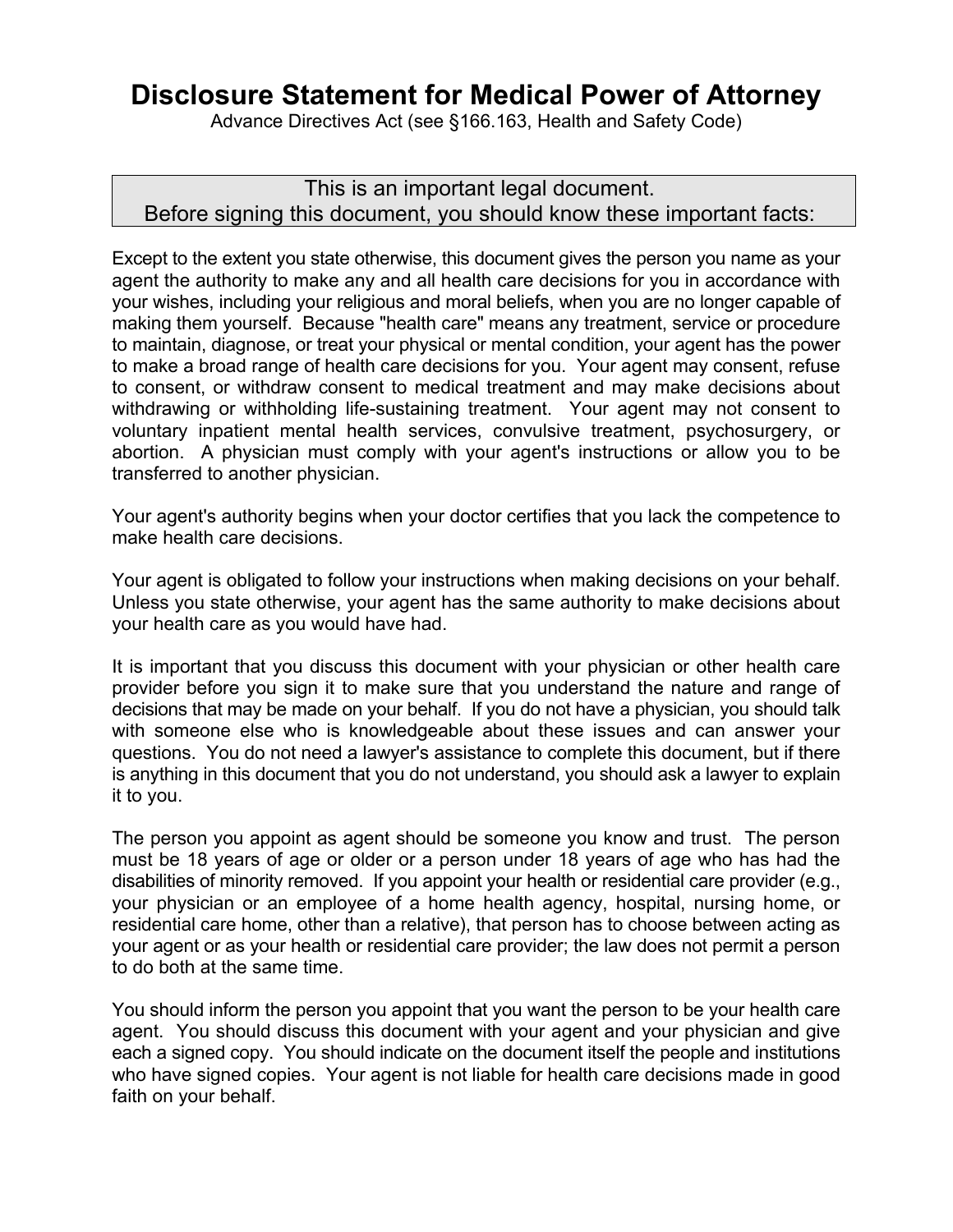Even after you have signed this document, you have the right to make health care decisions for yourself as long as you are able to do so and treatment cannot be given to you or stopped over your objection. You have the right to revoke the authority granted to your agent by informing your agent or your health or residential care provider orally or in writing, by your execution of a subsequent medical power of attorney. Unless you state otherwise, your appointment of a spouse dissolves on divorce.

This document may not be changed or modified. If you want to make changes in the document, you must make an entirely new one.

You may wish to designate an alternate agent in the event that your agent is unwilling, unable, or ineligible to act as your agent. Any alternate agent you designate has the same authority to make health care decisions for you.

This Power of Attorney is not valid unless it is signed in the presence of two competent adult witnesses. The following persons may not act as ONE of the witnesses:

- the person you have designated as your agent.
- a person related to you by blood or marriage;
- a person entitled to any part of your estate after your death under a will or codicil executed by you or by operation of law;
- your attending physician;
- an employee of your attending physician;
- an employee of a health care facility in which you are a patient if the employee is providing direct patient care to you or is an officer, director, partner, or business office employee of a health care facility or of any parent organization of the health care facility; or
- a person who, at the time this power of attorney is executed, has a claim against any part of your estate after your death.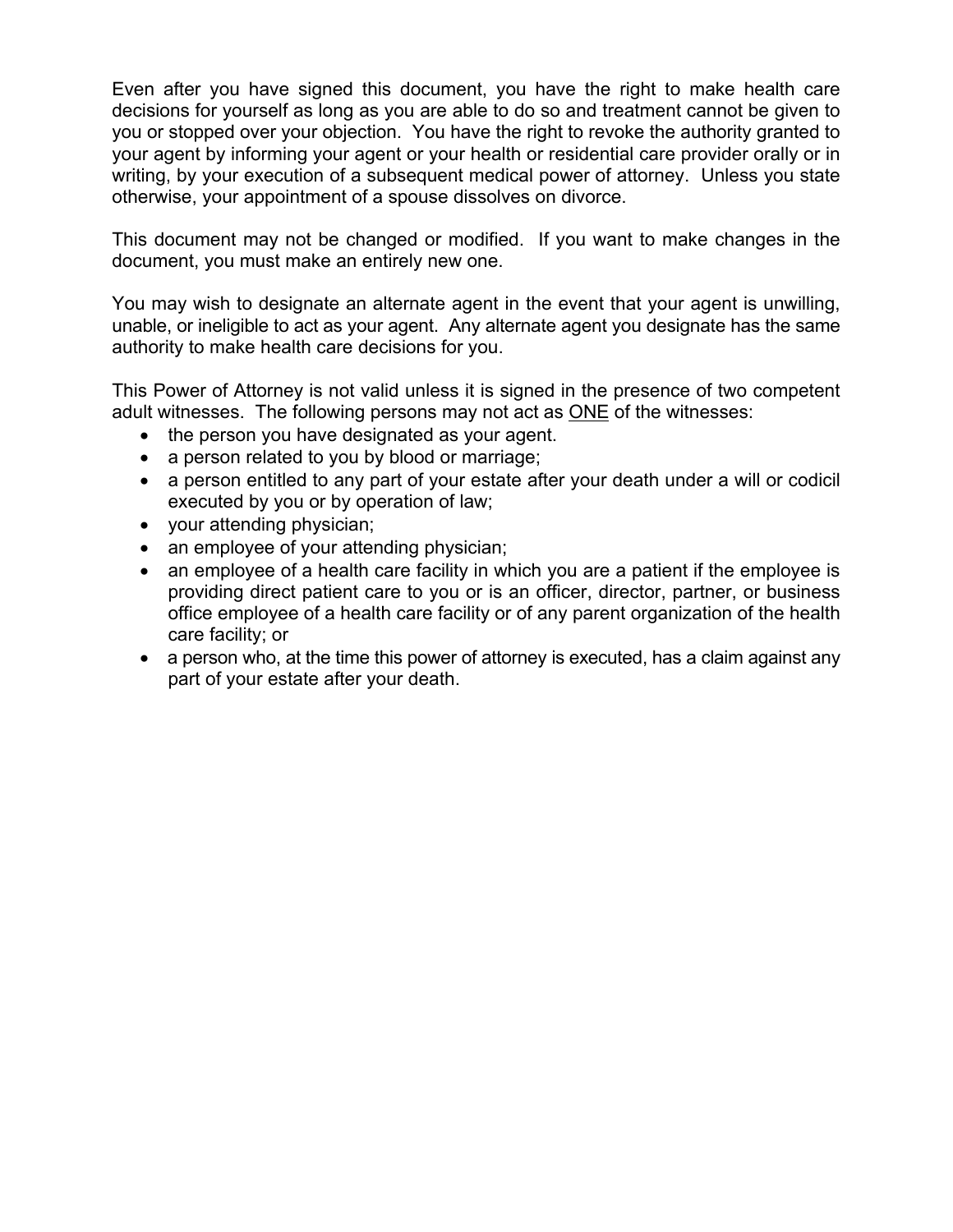# **Medical Power Of Attorney**

Advance Directives Act (see §166.164, Health and Safety Code)

## **Designation of Health Care Agent:**

| (insert your name) appoint: |
|-----------------------------|
|                             |
|                             |
| Phone:                      |
|                             |

as my agent to make any and all health care decisions for me, except to the extent I state otherwise in this document. This medical power of attorney takes effect if I become unable to make my own health care decisions and this fact is certified in writing by my physician.

> 

# **Limitations On The Decision Making Authority Of My Agent Are As Follows:**

#### **Designation of an Alternate Agent:**

First Alternate Agent

(You are not required to designate an alternate agent but you may do so. An alternate agent may make the same health care decisions as the designated agent if the designated agent is unable or unwilling to act as your agent. If the agent designated is your spouse, the designation is automatically revoked by law if your marriage is dissolved.)

If the person designated as my agent is unable or unwilling to make health care decisions for me, I designate the following person(s), to serve as my agent to make health care decisions for me as authorized by this document, who serve in the following order:

| <u>1981   1981   1981   1981   1982   1982   1982   1982   1982   1982   1982   1982   1982   1982   1982   1982   1983   1983   1984   1984   1984   1984   1984   1984   1984   1984   1984   1984   1984   1984   1984   1984</u> |                            |  |
|--------------------------------------------------------------------------------------------------------------------------------------------------------------------------------------------------------------------------------------|----------------------------|--|
|                                                                                                                                                                                                                                      |                            |  |
|                                                                                                                                                                                                                                      |                            |  |
| <u> 1989 - Johann Stoff, fransk politik (d. 1989)</u>                                                                                                                                                                                |                            |  |
| <b>Second Alternate Agent</b>                                                                                                                                                                                                        |                            |  |
|                                                                                                                                                                                                                                      |                            |  |
|                                                                                                                                                                                                                                      |                            |  |
|                                                                                                                                                                                                                                      | Phone: ___________________ |  |
| The original of the document is kept at<br><u> 1989 - Andrea Andrew Maria (h. 1989).</u>                                                                                                                                             |                            |  |
| The following individuals or institutions have signed copies:                                                                                                                                                                        |                            |  |
|                                                                                                                                                                                                                                      |                            |  |
|                                                                                                                                                                                                                                      |                            |  |
|                                                                                                                                                                                                                                      |                            |  |
|                                                                                                                                                                                                                                      |                            |  |
|                                                                                                                                                                                                                                      |                            |  |
|                                                                                                                                                                                                                                      |                            |  |